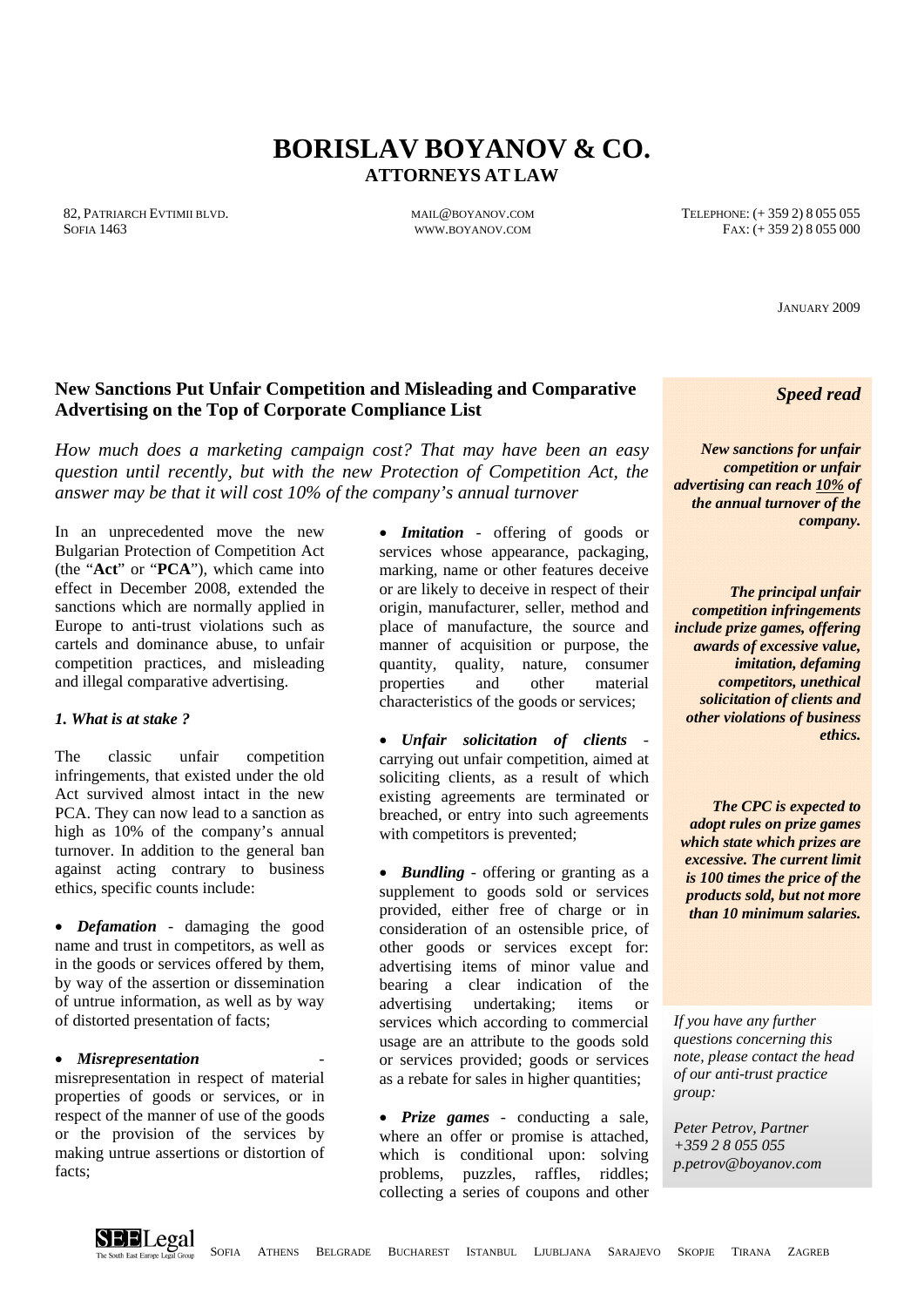### BORISLAV BOYANOV  $\&$  CO. PAGE 2 OF 3

similar items; organizing games to win money or prizes, the value of which significantly exceeds the price of the goods or services sold. In respect of prize games the Commission is expected to adopt special rules, which should replace the existing informal guidance adopted by it, that sets the limit above which prizes are considered excessive, at 100 times the price of the product sold, but not more than 10 minimum wages;

• *Dumping* - the sale to the domestic market of significant quantities of goods over an extended period of time at prices lower than the costs of their production and marketing, with the purpose to unfairly solicit clients;

• *Discovery and disclosure of trade secrets* - discovering, using or disclosing manufacturing or trade secrets that is contrary to good faith commercial practices, or where they have been discovered or disclosed under the condition that they shall not be used or disclosed further.

#### *2. What is new ?*

#### *2.1. Misleading and Illegal Comparative Advertising*

Before the new Act unfair advertising had somewhat duplicating regulation in both the Consumer Protection and Protection of Competition Act. The new PCA consolidates unfair advertising rules, and puts them also under the general 10% of annual turnover sanction.

**Misleading**, in the words of the Act, is any advertising which in any way, including its presentation, deceives or is likely to deceive the persons to whom it is addressed or whom it reaches and which, by reason of this, is likely to affect their economic behaviour or which, for these reasons, injures or is likely to injure a competitor

**Comparative advertising** is permitted only where:

1. it is not misleading and is not an unfair commercial practice;

2. it compares goods or services satisfying the same needs or intended for the same purpose;

3. it objectively compares one or more features of the goods and services which are material, verifiable and representative for these goods and services, which may include their price;

4. it does not lead to confusion between the advertiser and his competitors or between trademarks, trade names, other distinguishing marks, goods or services of the advertiser and those of his competitors;

5. it does not discredit or denigrate the trademarks, trade names, other distinguishing marks, goods, services, activities or circumstances of the competitors;

6. it compares goods with the same designation of origin;

7. it does not take unfair advantage of the reputation of a trademark, trade name or other distinguishing marks of the competitors or of the designation of origin of competing goods;

8. it does not present the goods or services as imitations or replicas of goods or services bearing a protected trademark or trade name.

All forms of comparative advertising which do not answer all of the above criteria are illegal.

These two definitions follow closely the definitions under Directive 2006/114/EC concerning misleading and comparative advertising.

Both the advertiser and the advertising agency will be held liable for misleading and illegal comparative advertising.

The burden of proof has expressly been placed upon the defendants to prove that the advertising is not misleading, and that where comparative advertising has been used this has been done in line with the provisions of the Act.

#### *Speed read*

*New regulation consolidates misleading and illegal comparative advertising under the 10% of annual turnover sanctions limit.* 

*Misleading is any advertising which in any way, including its presentation, deceives or is likely to deceive customers and thereby affect their market behaviour or injure a competitor.* 

*Comparative advertising is legal only if the criteria set out in the law are met.* 

*Both the advertiser and the advertising agency will be held liable for misleading or illegal comparative advertising.* 

*The burden of proof is upon the advertiser to demonstrate that its advertising is not misleading.*